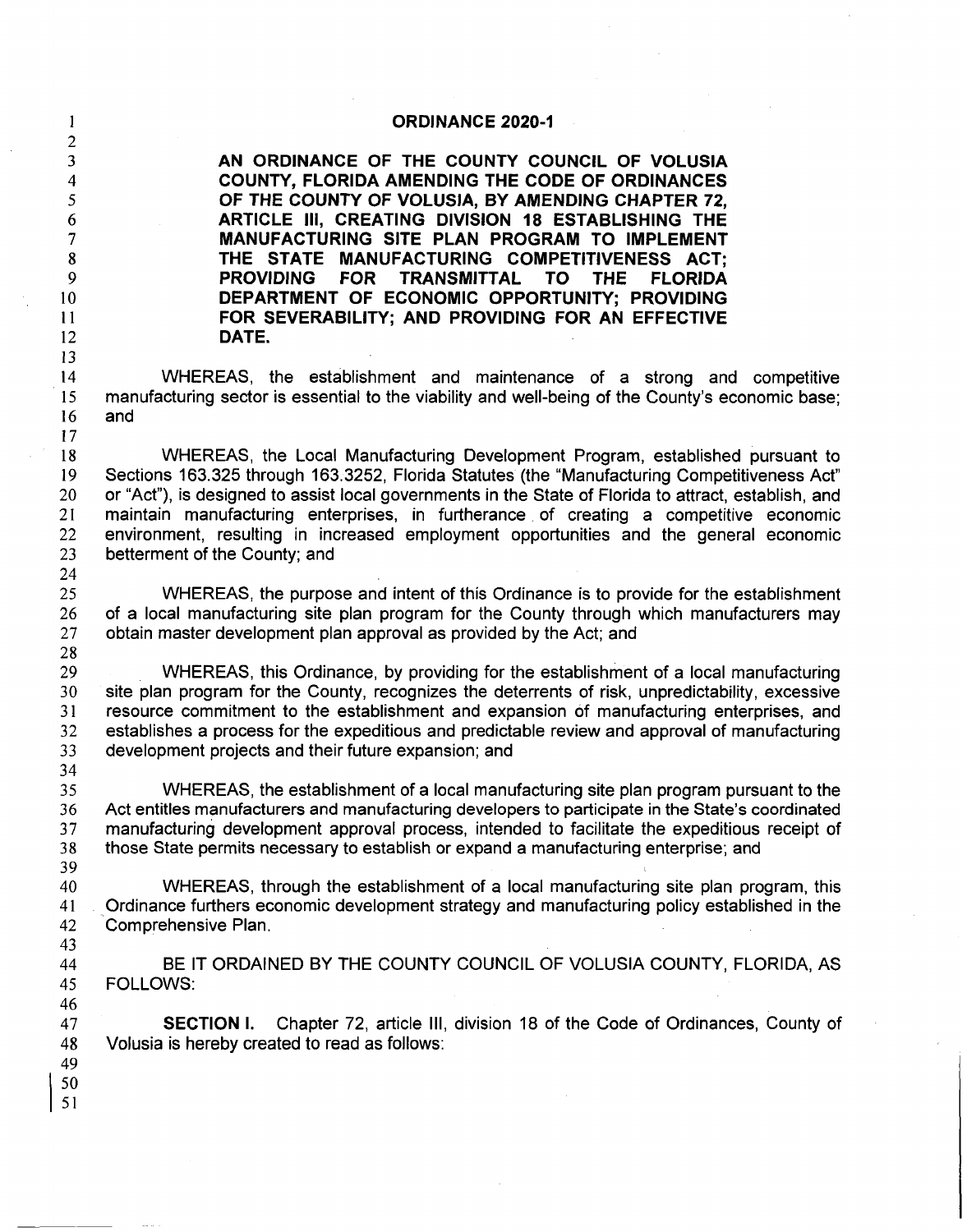## DIVISION 18. MANUFACTURING SITE PLAN PROGRAM

### 2 3 **Section 72-1144. Applicability.**

5 6 7 8 9 10 11 12 An application for the establishment of a manufacturing site plan (MSP) may be made for any area of land located entirely within the boundaries of the Manufacturing Site Plan Eligibility Area (MSPEA), located within the boundaries of the Daytona Beach International Airport property. In the event of a conflict between this division and other provisions of this chapter, the provisions of this division shall apply. The MSP may consist of either a single, discrete area of land, or of multiple discrete parcels or tracts, so long as each parcel or tract is located in the MSPEA, and each discrete parcel or tract is of sufficient size and configuration to accommodate a principal use authorized in the MSP.

13 14

15

21

I

4

# **Section 72-1145. Vested rights.**

16 17 18 19 Those existing development rights authorized by the county before the approval of the MSP, and associated with the area of land included in an MSP application, shall be recognized as vested development rights, if so requested by the applicant.

#### 20 **Section 72-1146. Subdivision.**

22 23 24 All subdivision of land shall be in compliance with division 2 of article Ill, Land Development Regulations, and occur prior to submitting an MSP application.

- 25 **Section 72-1147. Application for MSP approval.** 
	- (a) Certification of eligibility. An applicant intending to file an MSP application shall first apply for and obtain a certification of eligibility from the Planning and Development Services Division documenting the applicant's eligibility to participate in the manufacturing site plan program. The certification determines eligibility, based upon:
		- (1) Whether the area wherein the applicant is seeking to establish, expand, modify, or improve a manufacturing business, is located within the MSPEA; and
		- (2) The proposed uses are classified in Sectors 31 through 33 of the North American Industry Classification System, as amended, their associated accessory uses, and are in compliance with the permitted uses within the applicable zoning classification.
		- (b) Certification of eligibility distribution. Following the rendition of a certification of eligibility. The Planning and Development Services Division shall forward a copy of the certification to the Florida Department of Economic Opportunity for coordination with participating state agencies.
- 45 46 47

48

- **Section 72-1148. Manufacturing site plan review.**
- 49 50 51 (a) Approval required. Granting of an MSP development order is required prior to issuance of a development permit allowing the commencement of site construction of any development.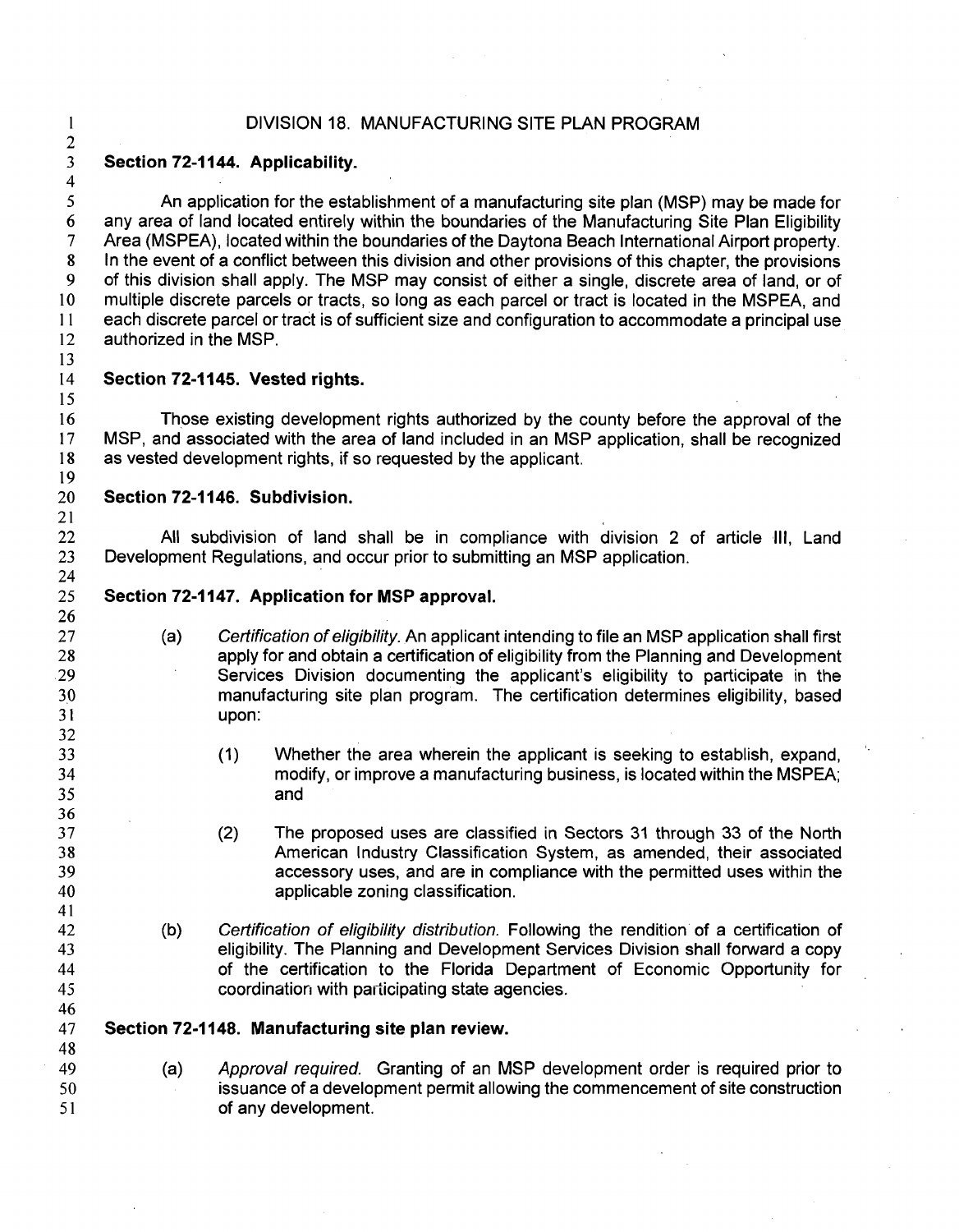- (b) Procedures. An MSP application shall be filed and processed pursuant to sections 72-503, 72-504, and 72-577(a) of article Ill, Land Development Regulations.
- $(c)$  Required submittals. An MSP application shall include the items listed within section 72-577(c) of article Ill, Land Development Regulations and the issued certificate of eligibility, as stated within section 72-1147 of this article.
- (d) Valid period and issuance of a development order. The valid period of any MSP development order shall begin on the date of approval by either the DRC or county council and shall remain valid for a period of ten (10) years from the date of issuance. After issuance of. a MSP development order, the county shall not require additional development approvals for impacts during the valid period, other than approval of a building permit application to ensure compliance with the Florida Building Code and any other applicable state life safety code. The submission of building permit applications during the valid period of the MSP development order, shall include a certification, signed by a licensed architect, engineer, or landscape architect, attesting that such work complies with the approved MSP.
	- (e) Modification of an approved MSP. An MSP development order may be modified, at the request of the applicant, during the valid period of the approved MSP. The scope of review is limited to the proposed modification and does not subject any other aspect of the approved MSP to further review.
		- (1) The county shall not require a modification to an MSP development order, except and unless such modification is required in response to enactment of a state law or local ordinance addressing an immediate and direct threat to the public safety.

#### 30 **Section 72-1149. Repeal.**

32 33 34 35 36 37 38 Consistent with Section 163.3253, Florida Statutes, division 18, article Ill, Chapter 72 may not be repealed until it has been in effect for at least twenty (24) months. Should the county repeal division 18, any application for an MSP submitted before the effective date of repeal shall be reviewed in accordance with those provisions of the manufacturing site plan ordinance in effect when the application was submitted. The manufacturer that submitted the application is entitled to participate in the manufacturing development coordinated approval process established in Section 163.3253, Florida Statutes.

 $40^{10}$ 41 42 43 44 **SECTION II.** COPY TO DEPARTMENT OF ECONOMIC OPPORTUNITY - A copy of this Ordinance shall be forwarded to the Florida Department of Economic Opportunity, Division of Community Development, 107 East Madison Street, Tallahassee, Florida 32399-4128, within twenty (20) days of enactment.

45 46 47 48 49 **SECTION** Ill. SEVERABILITY - Should any word, phrase, sentence, subsection or section be held by a court of competent jurisdiction to be illegal, void, unenforceable, or unconstitutional, then that word, phrase, sentence, subsection or section so held shall be severed from this ordinance and all other words, phrases, sentences, subsections, or sections shall remain in full force and effect.

50

31

39